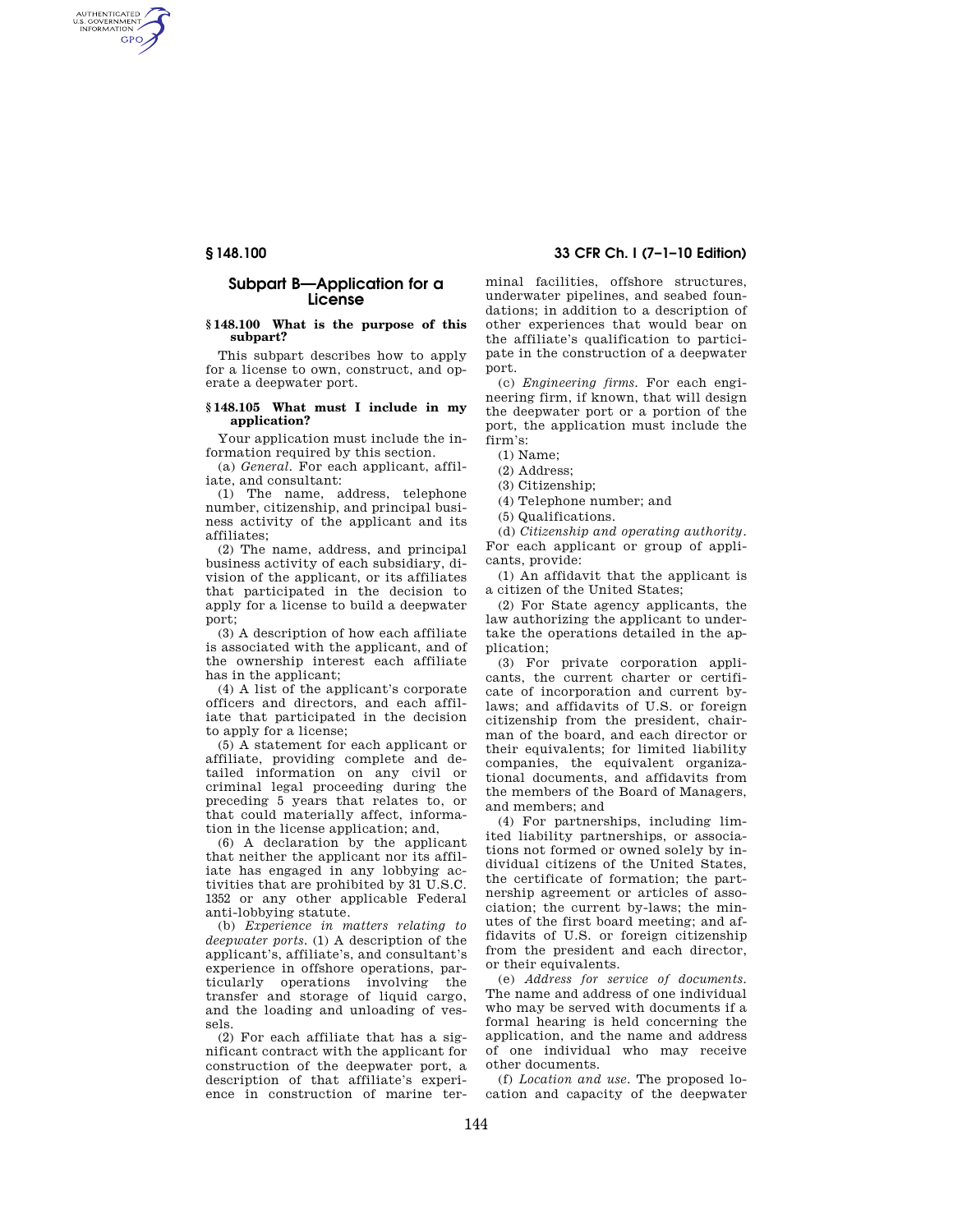## **Coast Guard, DHS § 148.105**

port, a general description of the anticipated use of the port, and whether access will be open or closed.

(g) *Financial information.* (1) For the applicant, each affiliate with an ownership interest in the applicant of greater than 3 percent, and affiliates which have a direct contractual relationship with the deepwater port:

(i) Annual financial statements, audited by an independent certified public accountant, for the previous 3 years, including, but not limited to, an income statement, balance sheet, and cash flow statement with footnote disclosures prepared according to U.S. Generally Accepted Accounting Principles; provided, however, that the Commandant (CG–5), in concurrence with MARAD, may waive this requirement upon finding:

(A) That the affiliate does not, in the normal course of business, produce audited statements; and

(B) That the affiliate is part of a larger corporate group whose audited statement provides sufficient information to support an adequate assessment of the affiliate's relationship with and impact on the applicant; and

(ii) Interim income statements and balance sheets for each quarter that ends at least 30 days before submission of the application, unless it is included in the most recent annual financial statement.

(2) An estimate of construction costs, including:

(i) A phase-by-phase breakdown of costs;

(ii) The estimated completion dates for each phase; and

(iii) A preliminary estimate of the cost of removing all of the deepwater port marine components, including pipelines that lie beneath the seabed. The operator of a deepwater port is responsible for the costs associated with removal of all port components. Should a license be granted, MARAD will require a bond, guarantee, or other financial instrument to cover the complete cost of decommissioning as a condition of the license.

(3) Annualized projections or estimates, along with the underlying assumptions, for the next 5 years and at reasonable intervals throughout the life of the deepwater port, of each of the following:

(i) Total oil or natural gas throughput, and subtotals showing throughput owned by the applicant and its affiliates and throughput owned by others;

(ii) Projected financial statements, including a balance sheet and income statement; and<br>(iii) Annual

operating expenses. showing separately any payment made to an affiliate for any management duties carried out in connection with the operation of the deepwater port.

(4) A copy of all proposals or agreements concerning the management and financing of the deepwater port, including agreements relating to throughputs, capital contributions, loans, guarantees, commitments, charters, and leases.

(5) The throughput reports for the calendar year preceding the date of the application, for the applicant and each of the applicant's affiliates engaged in producing, refining, or marketing oil or natural gas and natural gas liquids, along with a copy of each existing or proposed throughput agreement. Each throughput report must list the throughput of the following products:

(i) Crude oil; and if crude oil is the only product the port is designed to transport, the throughput report may be limited to reporting crude oil;

(ii) Gasoline;

(iii) Jet aviation fuel;

(iv) Distillate fuel oils;

(v) Other refinery products;

(vi) Natural gas; and

(vii) Natural gas liquids.

(h) *Construction contracts and construction-related studies.* (1) A copy of each contract that the applicant made for the construction of any component of the deepwater port or for the operation of the port.

(2) A listing and abstract of:

(i) All completed or ongoing studies on deepwater ports conducted by or for the applicant; and

(ii) All other construction-related studies used by the applicant.

(3) The identity of each contractor, if known, that will construct or install the deepwater port or a portion of the port, including each firm's:

(i) Name; (ii) Address;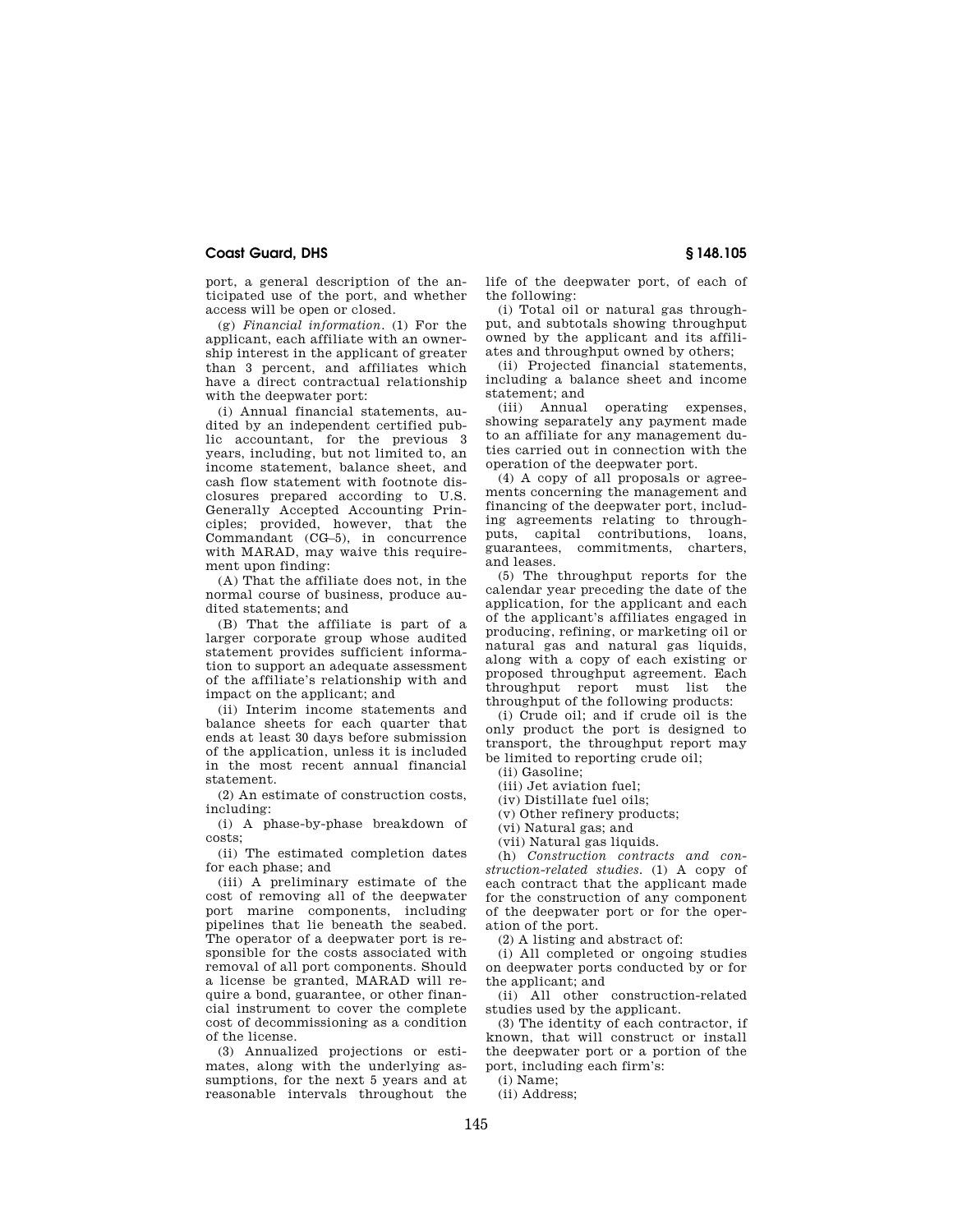(iii) Citizenship;

(iv) Telephone number; and

(v) Qualifications.

(i) *Compliance with Federal water pollution requirements*.

(1) Evidence, to the extent available, that the requirements of section 401(a)(1) of the Federal Water Pollution Control Act Amendments of 1972, 33 U.S.C. 1341(a)(1), will be satisfied. If complete information is not available by the time MARAD must either approve or deny the application under 33 U.S.C. 1504(i)(1), the license for the deepwater port is conditioned upon the applicant demonstrating that the requirements of section  $401(a)(1)$  of the Federal Water Pollution Control Act Amendments of 1972, 33  $1341(a)(1)$ , will be satisfied.

(2) In cases where certification under  $33 \text{ U.S.C. } 1341(a)(1) \text{ must be obtained}$ from the Environmental Protection Agency Administrator, the request for certification, and pertinent information, such as plume modeling, related to the certification.

(j) *Coastal zone management*. A request for each certification required by section 307 of the Coastal Zone Management Act of 1972, 16 U.S.C. 1456, as amended.

(k) *Identification of lease block*. (1) Identification of each lease block where any part of the proposed deepwater port or its approaches is located. This identification must be made on official OCS leasing maps or protraction diagrams, where available. Each map and diagram must be certified by a professional surveyor. For each lease block, provide the following:

(i) A description of each pipeline, or other right-of-way crossing, in enough detail to allow plotting of the rightsof-way to the nearest one-tenth of a second in latitude and longitude; and

(ii) The identity of the lessee or grantee of each pipeline or other rightof-way.

(2) Detailed information concerning any interest that anyone, including the applicant, has in each block.

(3) Detailed information concerning the present and planned use of each block.

(l) *Overall site plan*. Single-line drawings showing the location and type of each component of the proposed deep-

# **§ 148.105 33 CFR Ch. I (7–1–10 Edition)**

water port and its necessary facilities, including:

(1) Floating structures;

(2) Fixed structures;

(3) Aids to navigation;

(4) Manifold systems; and

(5) Onshore storage areas, pipelines, and refineries.

(m) *Site plan for marine components*. A site plan consisting of the following:

(1) The proposed size and location of all:

(i) Fixed and floating structures and associated components seaward of the high water mark, only if the proposal does not involve a connected action, for example, installation of new pipeline extending inshore of the state boundary line;

(ii) Recommended ships' routing measures and proposed vessel traffic patterns in the port area, including aids to navigation;

(iii) Recommended anchorage areas and, for support vessels, mooring areas; and

(2) A reconnaissance hydrographic survey of the proposed marine site. This survey should provide data on the water depth, prevailing currents, cultural resources, and a general characterization of the sea bottom. A requirement to submit an engineering hydrographic survey of the final marine site will be imposed as a condition in the license. The latter survey will require more extensive analysis of the soil, and detailed study to determine its physical composition, such as minerals, and if the sea bottom can support fixed components comprising a deepwater port. The applicant may submit existing data, gathered within the previous 5 years, but it must be supplemented by field data for the specific locations in which a high degree of variability exists.

(n) *Soil data*. An analysis of the general character and condition of the ocean bottom, sub-bottom, and upland soils throughout the marine site. The applicant may use existing data, so long as it was collected within the last 5 years and continues to provide accurate information about conditions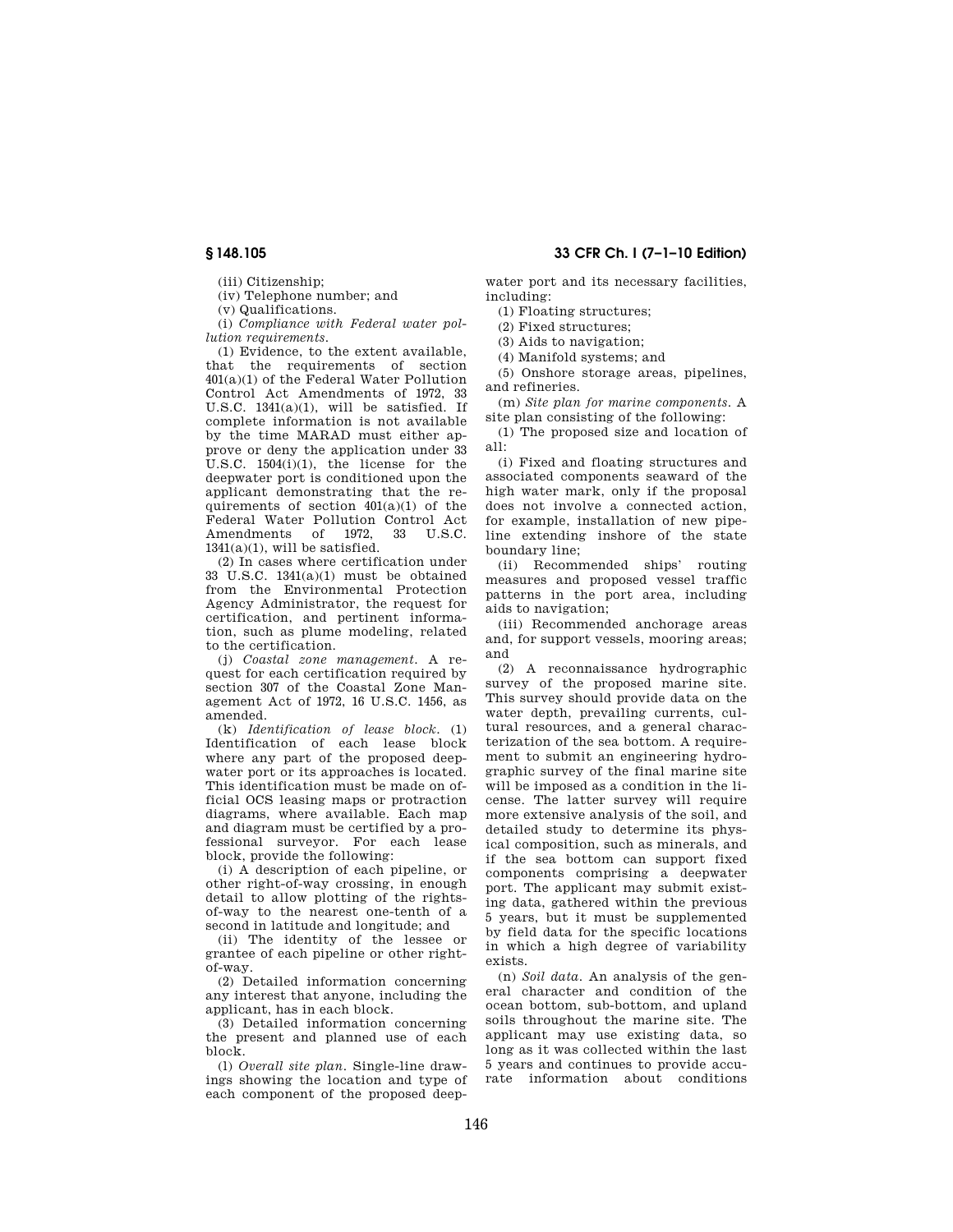## **Coast Guard, DHS § 148.105**

throughout the site. If not, a new survey must be completed to provide supplemental data. The analysis must include an opinion by a registered professional engineer specializing in soil mechanics concerning:

(1) The suitability of the soil to accommodate the anticipated design load of each marine component that will be fixed to or supported on the ocean floor; and

(2) The stability of the seabed when exposed to environmental forces resulting from severe storms or lesser forces that occur over time, including any history of accretion or erosion of the coastline near the marine site.

(o) *Archeological information*. An analysis of the information from the reconnaissance hydrographic survey by a qualified underwater archeologist to determine the historical or other significance of the area where the site evaluation and pre-construction testing activities were conducted. The analysis must meet standards established by the Minerals Management Service for activities on the OCS, or an alternative standard that has been submitted to and approved by the Coast Guard. The survey must include the areas potentially affected by the deepwater port, or any other associated platforms, and its pipeline route(s).

(p) *Vessel information*. (1) The nation of registry for, and the nationality or citizenship of, officers and crew serving on board vessels transporting natural gas that are reasonably anticipated to be servicing the deepwater port; and

(2) Description of the information that will be provided in the operations manual pertaining to vessel operations, vessel characteristics, and weather forecasting.

(q) *Information on floating components*. (1) A description and preliminary design drawing of each floating component, including the hoses, anchoring or securing structure, and navigation lights if the component is a mooring buoy.

(2) The criteria, developed under part 149 of this chapter, to which each floating component will be designed and built.

(3) The design standards and codes to be used.

(4) The title of each recommended engineering practice that will be applied.

(5) A description of safety, firefighting, and pollution prevention equipment to be used on each floating component.

(6) A description of the lighting that will be used on floating hoses, for night detection.

(r) *Information on dedicated fixed offshore components*. (1) A description and preliminary design drawing for each dedicated fixed offshore component.

(2) The design criteria, developed under part 149 of this chapter, to which each fixed offshore component will be designed and built.

(3) The design standards and codes to be used.

(4) The title of each recommended engineering practice to be followed.

(5) A description of the following equipment that will be installed:

(i) Navigational lighting;

(ii) Safety equipment;

(iii) Lifesaving equipment;

(iv) Firefighting equipment;

(v) Pollution prevention equipment,

excluding response equipment which must be outlined in the facility response plan; and

(vi) Waste treatment equipment.

(6) A description and preliminary design drawing of the following:

(i) The cargo pumping equipment;

(ii) The cargo piping system;

(iii) The control and instrumentation system; and

(iv) Any associated equipment, including equipment for oil or natural gas throughput measuring, leak detection, emergency shutdown, and the alarm system.

(7) The personnel capacity of each deepwater port pumping platform complex.

(s) *Refurbished OCS facilities and co-located fixed offshore components*. (1) A description and preliminary design drawing for each such facility or component.

(2) The design criteria, developed under part 149 of this chapter, to which each facility or component will be designed and built or modified;

(3) The design standards and codes to be used;

(4) The title of each recommended engineering practice to be followed;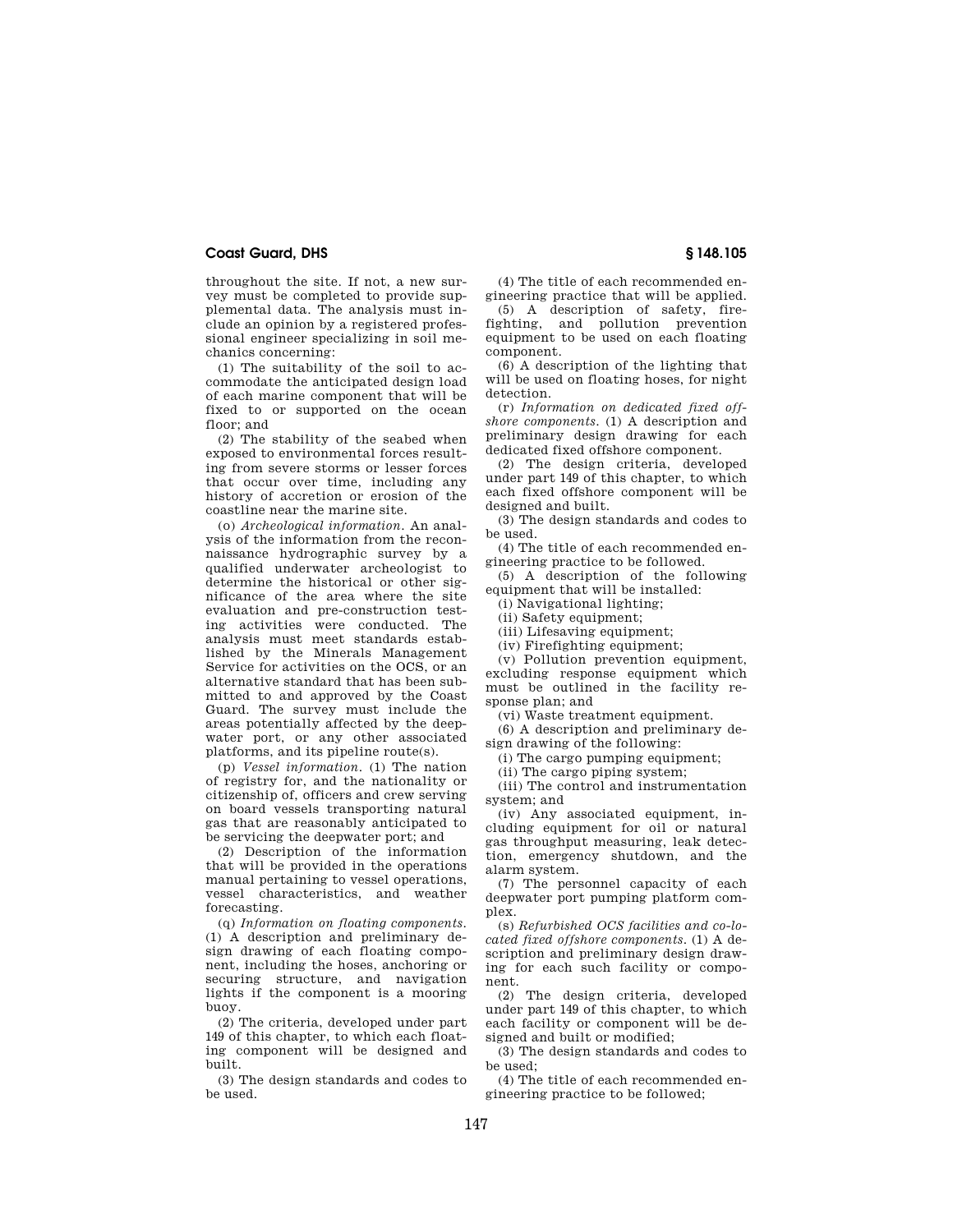(5) A description of the following equipment to be installed or refurbished:

(i) Navigational lighting;

(ii) Safety equipment;

(iii) Lifesaving equipment;

(iv) Firefighting equipment;

(v) Pollution prevention equipment, excluding response equipment which must be outlined in the facility response plan;

(vi) Waste treatment equipment; and (vii) Cathodic protection.

(6) A description and preliminary design drawing of the following:

(i) The cargo pumping equipment;

(ii) The cargo piping system;

(iii) The control and instrumentation system; and

(iv) Any associated equipment, including equipment for oil or natural gas throughput measuring, leak detection, emergency shutdown, and the alarm system.

(7) The personnel capacity of each deepwater port pumping platform complex.

(t) *Information on offshore pipelines*. (1) A description and preliminary design drawing of the marine pipeline, including:

(i) Size; (ii) Throughput capacity;

(iii) Length;

(iv) Depth of cover; and

(v) Protective devices.

(2) The design criteria to which the marine pipeline will be designed and built.

(3) The design standards and codes to be used.

(4) The title of each recommended engineering practice to be followed.

(5) A description of the metering system that will measure flow rate.

(6) Information concerning all submerged or buried pipelines that will be crossed by the offshore pipeline, and how each crossing will be made.

(7) Information on the pipeline that will connect to the port, including a detailed analysis that shows throughput and capacity rates of all pipelines involved in the transport of product to shore.

(u) *Information about onshore components.* To the extent known by the applicant:

## **§ 148.105 33 CFR Ch. I (7–1–10 Edition)**

(1) A description of the location, capacity, and ownership of all planned and existing onshore pipelines, storage facilities, refineries, petrochemical facilities, and transshipment facilities that will be served by the deepwater port. Crude oil or natural gas gathering lines and lines wholly within a deepwater port must be included in data about onshore components only if specifically required. Entry points and major connections between lines and with bulk purchasers must be included.

(2) A chart showing the location of all planned and existing facilities that will be served by the port, including:

(i) Onshore pipelines;

(ii) Storage facilities;

(iii) Refineries;

(iv) Petrochemical facilities; and

(v) Transshipment facilities.

(3) A copy of all proposals or agreements with existing and proposed refineries that will receive oil transported through the deepwater port, the location and capacity of each such refinery, and the anticipated volume of such oil to be refined by each such refinery.

(v) *Information on miscellaneous components.* (1) A description of each radio station or other communications facility to be used during construction and operation of the deepwater port and its proposed concept of operation.

(2) A description of the radar navigation system to be used in operation of the deepwater port outlined in the operations manual.

(3) A description of the method that will be used for bunkering vessels using the deepwater port.

(4) A brief description of the type, size, and number of vessels that will be used in bunkering, mooring, and servicing the vessels using the deepwater port.

(5) A description and location of the shore-based support facilities, if any, that will be provided for vessels that will be used in bunkering, mooring, and servicing the vessels using the deepwater port; or that serve as offices or facilities in support of the deepwater port operations.

(6) A copy of the actual radio station license, or, if not available, a copy of the application sent to the Federal Communications Commission, if available.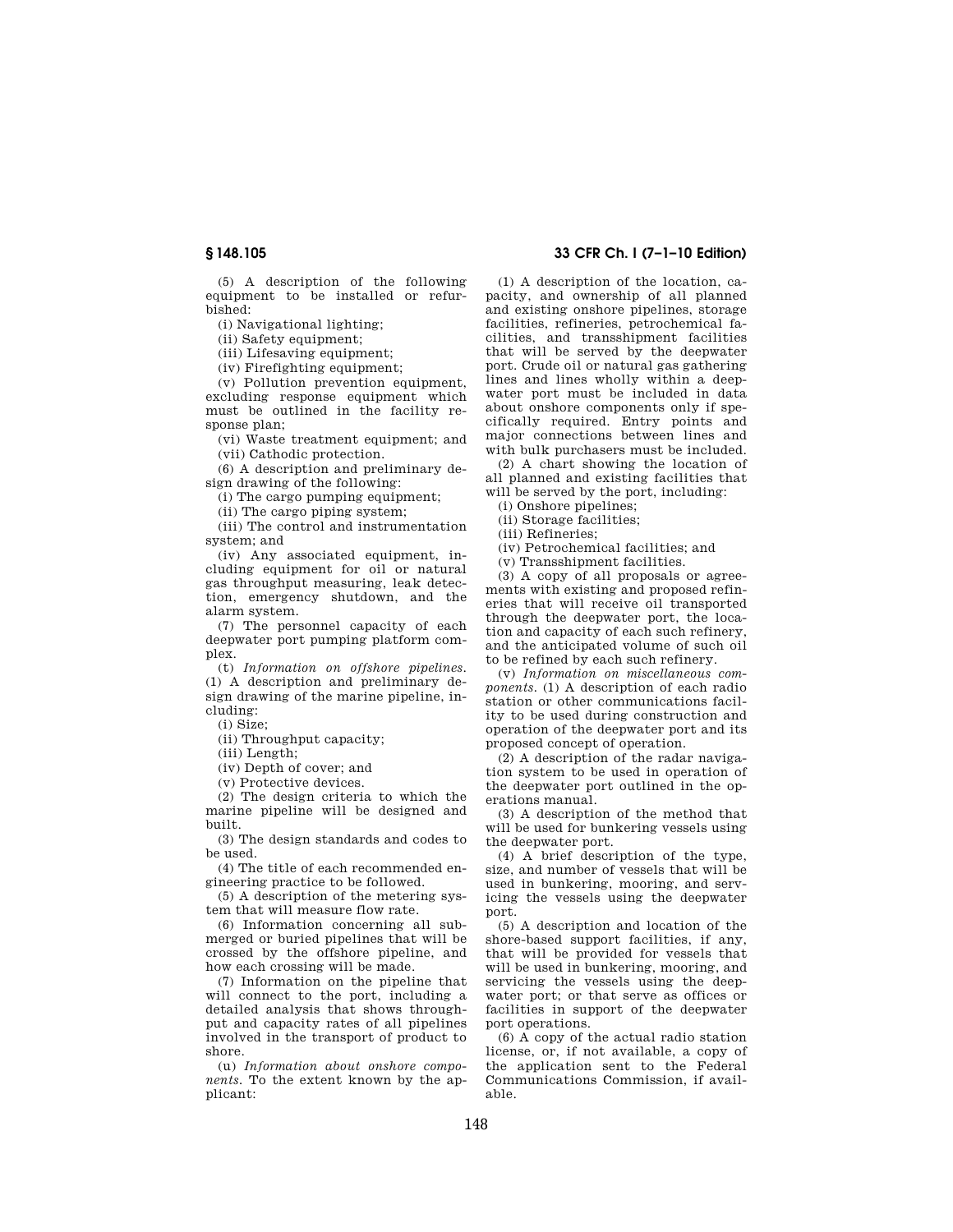## **Coast Guard, DHS § 148.105**

(w) *Construction procedures.* A description of the method and procedures to be used in constructing each component of the deepwater port, for example shoreside fabrication, assembly and support, including anticipated dates of completion for each specific component during each phase of construction.

(x) *Operations manual.* A draft of the operations manual for the proposed port, containing the information under §150.15 of this chapter, must demonstrate the applicant's ability to operate the port safely and effectively. To the extent that circumstances are similar, this demonstration can be in the form of evidence appended to the draft operations manual of the applicant's participation in the safe and effective management or operation of other offshore facilities, for example, evidence of compliance with Mineral Management Service requirements for those facilities. If the information required for the manual is not available, state why it is not and when it will be available.

(y) *Risk and consequence assessment.*  Data to support an independent, sitespecific analysis to assess the risks and consequences of accidental and intentional events that compromise cargo containment. At minimum, potential events that result in liquefied natural gas or oil spill, vapor dispersion and/or fire will be analyzed. The Coast Guard will utilize validated models, for example computational fluid dynamics or an equivalent model. The applicant may consult with Commandant (CG–5) to ensure that appropriate assessment procedures are used.

(z) *Environmental evaluation.* An analysis, sufficient to meet the requirements of the National Environmental Policy Act, and as outlined in subpart G of this part, of the potential impacts on the natural and human environments, including sufficient information that complies with all applicable Federal, tribal, and State requirements for the protection of the environment.

(aa) *Aids to navigation.* (1) For each proposed aid to navigation, the proposed position of the aid, described by latitude and longitude coordinates to the nearest second or tenth of a second, as determined from the largest scale chart of the area in which the aid is to be located. Specify latitude and longitude to a level obtained by visual interpolation between the finest graduation of the latitude and longitude scales on the chart.

(2) For each proposed obstruction light and rotating lit beacon:

(i) Color;

(ii) Characteristic;

(iii) Effective intensity;

(iv) Height above water; and (v) General description of the illu-

mination apparatus. (3) For each proposed sound signal on

a structure, a general description of the apparatus.

(4) For each proposed buoy:

(iii) Number or letter;

(iv) Depth of water in which located; and

(v) General description of any light and/or sound signal apparatus on the buoy.

(5) For the proposed radar beacon, or RACON, height above water and a general description of the apparatus.

(bb) *National Pollutant Discharge Elimination System (NPDES).* A copy of the NPDES Application for Permit to Discharge Short Form D, for applying for a discharge permit from the Environmental Protection Agency (EPA) and any accompanying studies and analyses. If complete information is not available by the time MARAD must either approve or deny the application for a designated application area under 33 U.S.C. 1504(i)(1), the license for the deepwater port is conditioned upon the applicant receiving the required discharge permit from the EPA before the start of any discharge requiring such a permit. The issuance of the permit demonstrates that all potential water discharges have been satisfactorily analyzed and water quality control measures implemented to mitigate discharges to meet NPDES.

(cc) *Structures' placement and the discharge of dredged or fill material.* The information required to obtain a Department of the Army permit for placement of structures and the discharge of dredged or fill material.

(dd) *Additional Federal authorizations.*  All other applications for Federal authorizations not listed elsewhere in

 $(i)$  Shape;

<sup>(</sup>ii) Color;